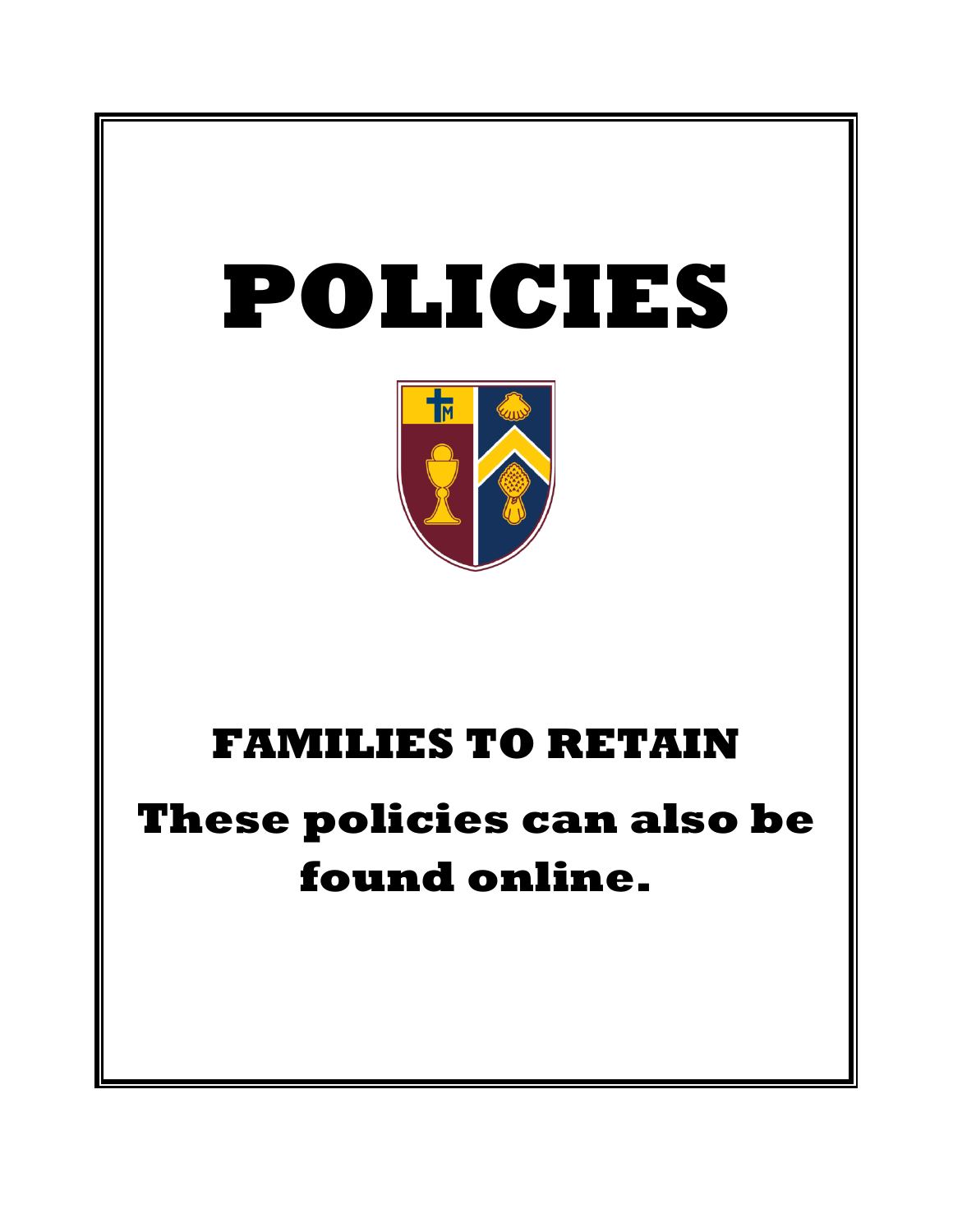## **Bring Your Own Device Policy**

As of September 2019 each student at Archbishop Carney will be required to have their own computing device to bring with them to each of their classes. The minimum device requirements are listed below. It is important that each child has their own device as many assignments will be distributed and submitted electronically. It is our hope that this will give the students greater flexibility in completing their assignments, during the school day, at home and wherever else their busy lives may take them.

#### *Minimum Device Requirements*

- Must have an attached keyboard (Cell phone, Ipod are not acceptable)
- A tablet is acceptable but must have a physical keyboard
- A Google Chromebook, Apple Macbook, or a PC Laptop are all acceptable
- Must be able to run Google Chrome browser

If you have any questions or concerns regarding this policy please do not hesitate to contact the school's Principal Mr. De Julius Idejulius@acrss.org.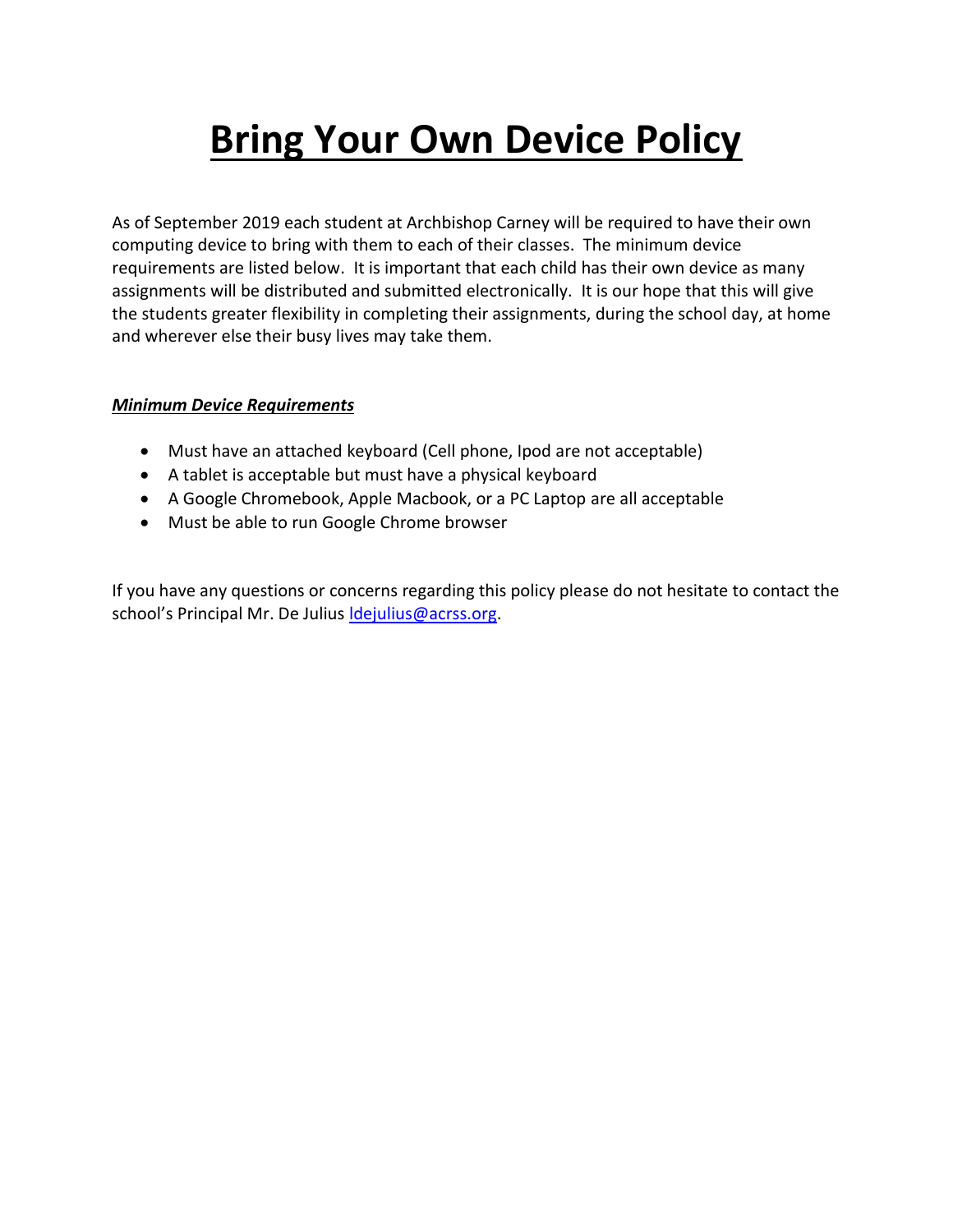## **POLICY AND PROCEDURES FOR OVERDUE ACCOUNTS**

**PURPOSE:** To ensure families have a clear understanding of the tuition payment schedule, including requirements when withdrawing from the school and procedures for handling overdue and delinquent accounts.

**POLICY:** Tuition for the school year is due as follows:

**ANNUAL PAYMENT** – tuition for the entire year must be submitted with registration (post-dated to August  $1<sup>st</sup>$ ). Payment may be made by cash, cheque or money order.

**MONTHLY PAYMENTS** – each monthly payment is due on the 1<sup>st</sup> or 20<sup>th</sup> of the month starting in August and ending in May of the school year, as per your choice of date on the Pre-Authorization Form. These payments must be made by pre-authorized debit. In the event that the pre-authorized debit is rejected by the family's financial institution, a \$25 service fee will be charged.

#### **If tuition payments are not received according to the time schedule indicated above, the school will communicate with the family as follows:**

- 1. An initial email notification will be emailed outlining amount owing and service charges.
- 2. A letter will be emailed requesting payment and if payment is not possible the party concerned will be instructed to contact the school to discuss a payment plan. If this letter is ignored the account will be forwarded to the Education Committee for review.
- 3. If the agreed upon payment plan is not adhered to, the account will be forwarded to the Education Committee for review and to determine further action.
- 4. After all reasonable efforts have failed to get a satisfactory response; the REC reserves the right to refer the outstanding amount to a collection agency for action.

**One of the requirements for timetable and yearbook availability, participation in graduation, school trips, re-registration, and other school-related services is that all school fees and any other monies due for the present or prior school year be paid according to schedule.**

#### **NOTE:**

- Tuition is paid one month in advance. When a student voluntarily withdraws from school, written notice must be provided 21 days prior to the next tuition due date for all remaining months with the exception of:
	- 1. July  $8^{th}$  for September's tuition, which is due in August.
	- 2. December 8<sup>th</sup> for February's tuition, which is due in January.
- When a student leaves the school for any reason, and after graduating, all unpaid amounts remain due to the school. All processed fees are non-refundable.
- Once tuition payments have been processed they are non-refundable, with the exception of lumpsum payments, which will be prorated.

Students will not be re-admitted until all financial obligations to the school are met.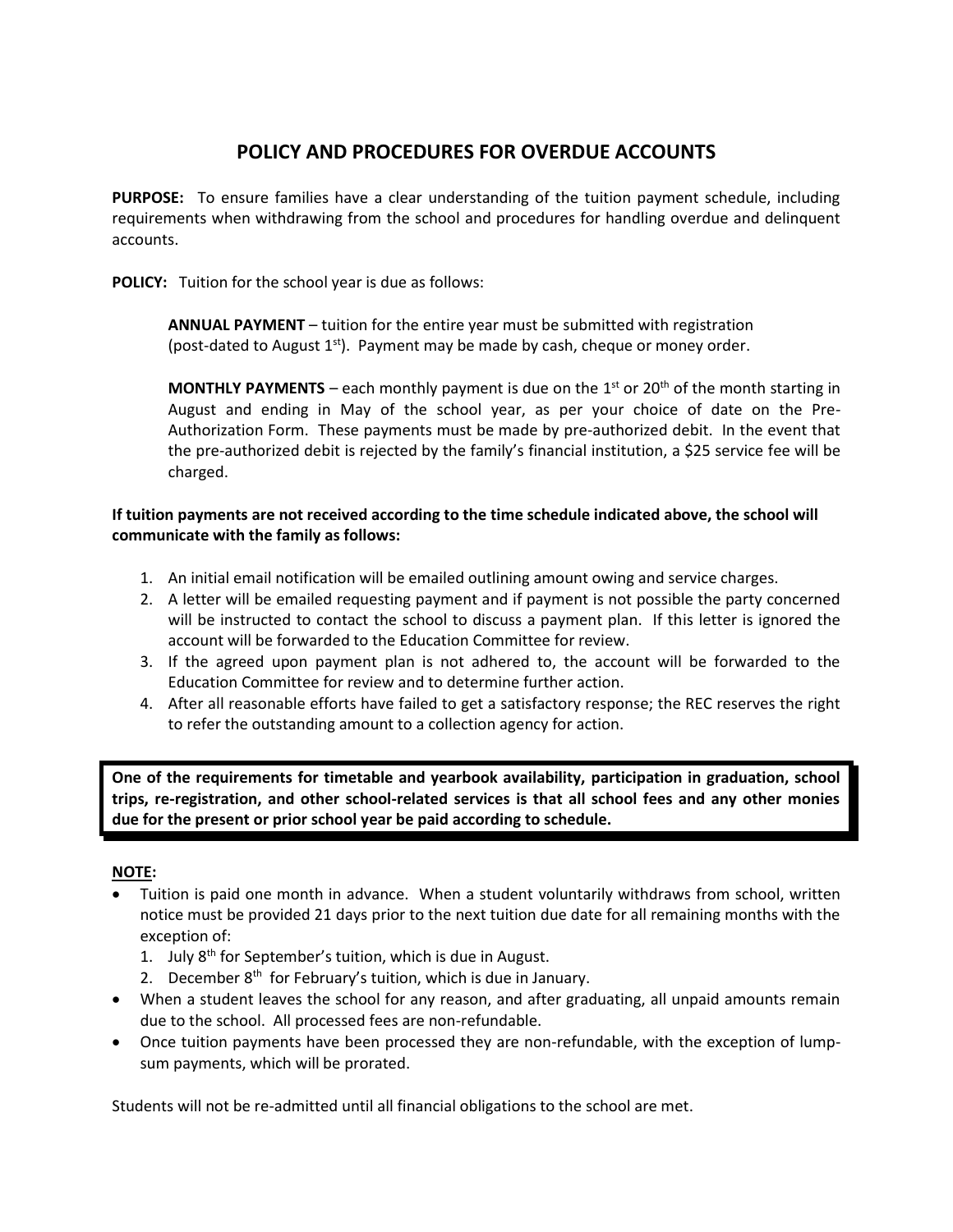## **ACADEMIC HONESTY POLICY**

All members of the school community share the responsibility for maintaining academic standards. Academic honesty is one of the values that this school feels is important in developing academic standards. Each student has a responsibility to understand, follow, and achieve the academic standards of the school. Parents share in the responsibility to understand the school's expectations regarding academic honesty.

Academic dishonesty is misrepresenting one's work as being original. Each student is responsible to understand this definition and adhere to its role and function in the classroom. Ignorance of the policy is not an excuse for being dishonest. Academic dishonesty, in whatever form, is ultimately destructive to the values of the school; and furthermore, unfair and discouraging to the majority of students who pursue their studies honestly.

The following examples are a representative but not an exhaustive list of activities that constitute academic dishonesty:

- plagiarism (presenting the work of others as your own),
- copying of other students' assignments or examinations,
- stealing or destroying work of another student,
- submitting work as original when not substantially completed by the student,
- destroying books or other library materials, and
- unauthorized or inappropriate use of computers, calculators and other forms of technology in course, work assignments or examinations.

Teachers will take into account the extent, motivation, as well as all extenuating and mitigating circumstances of the dishonest behavior when determining a consequence for actions of academic dishonesty. The penalties imposed may include one or more of the following:

- a verbal and/or written reprimand (recorded on the student's record),
- reassignment of work,
- failure of an assignment and/or failure of a course,
- denial of readmission,
- denial of future awards or financial assistance, and/or
- suspensions from the school.

A formal letter will be issued to the student and parent if a teacher discovers that a student has been academically dishonest. The letter will indicate the type of dishonest action and the penalty given by the teacher. All letters will be kept on file and monitored by the Principal or designate. The student will be suspended if more than three letters are received until a parent conference can be arranged. The conference will determine a more permanent consequence for such offenders.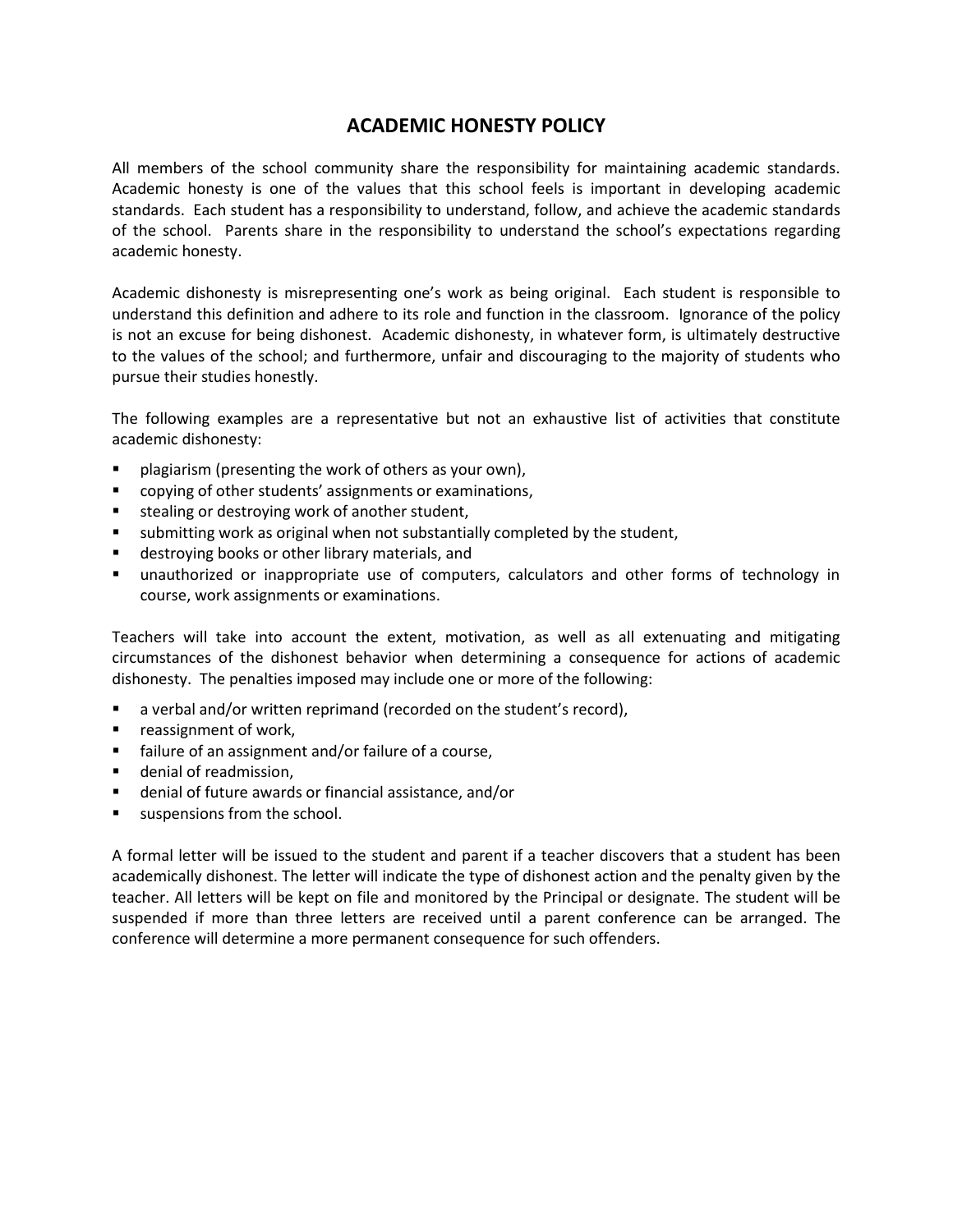## **ATTENDANCE PROCEDURES**

#### **FULL DAY ABSENCES**

- A parent/guardian must call and inform the school if their child will be absent from school.
- Any time that a student is absent from school, the student **must bring a note** signed by the parent explaining their absence, as per Ministry requirements.
- If a student is going away on holidays, the parent/guardian must submit a note to school before the absence.
- All notes must be submitted to the school office.
- When parents/guardians are absent from home and the student is left at home under the care of another guardian, the school requires a written letter specifying the guardian's name and contact numbers.
- **Failure to comply with the Ministry requirements for school attendance can result in loss of the student government grant and parents may be subsequently billed.**

## **LATE ARRIVAL**

- **■** When a student is late, the student **must come to the office** to sign in and explain the reason for the lateness. The student may:
	- come in with a parent/guardian,
	- bring a note from a parent/guardian, or
	- the parent/guardian can call ahead to inform the office that the student will be late.
- **EXECUTE:** Accepted reasons for an **excused late arrival** include doctor's appointments, sickness or other reasonable excuses.

**NOTE:** Oversleeping is not a valid excuse.

## **SIGNING OUT / EARLY DEPARTURE**

- **E** A student must have a written note signed by a parent in order to leave school early.
- **EX** A parent/guardian can give verbal permission for a student to leave school early in the event of an unexpected medical appointment. All students must sign the "Sign-Out Form" at the office before leaving the school.
- **No student will be allowed to leave the school without the above criteria being met. In the absence of a written note a parent/guardian must come in and sign out his/her child or give verbal permission. Only a parent/guardian can sign out his/her own child.**

#### **RELAYING OF MESSAGES AND DELIVERY OF PERSONAL ITEMS**

In order to minimize classroom disruptions, the office will only relay messages of a family emergency nature. All calls regarding changes in carpooling arrangements, pick-up times, or delivery of personal items to students are deemed to be non-emergency.